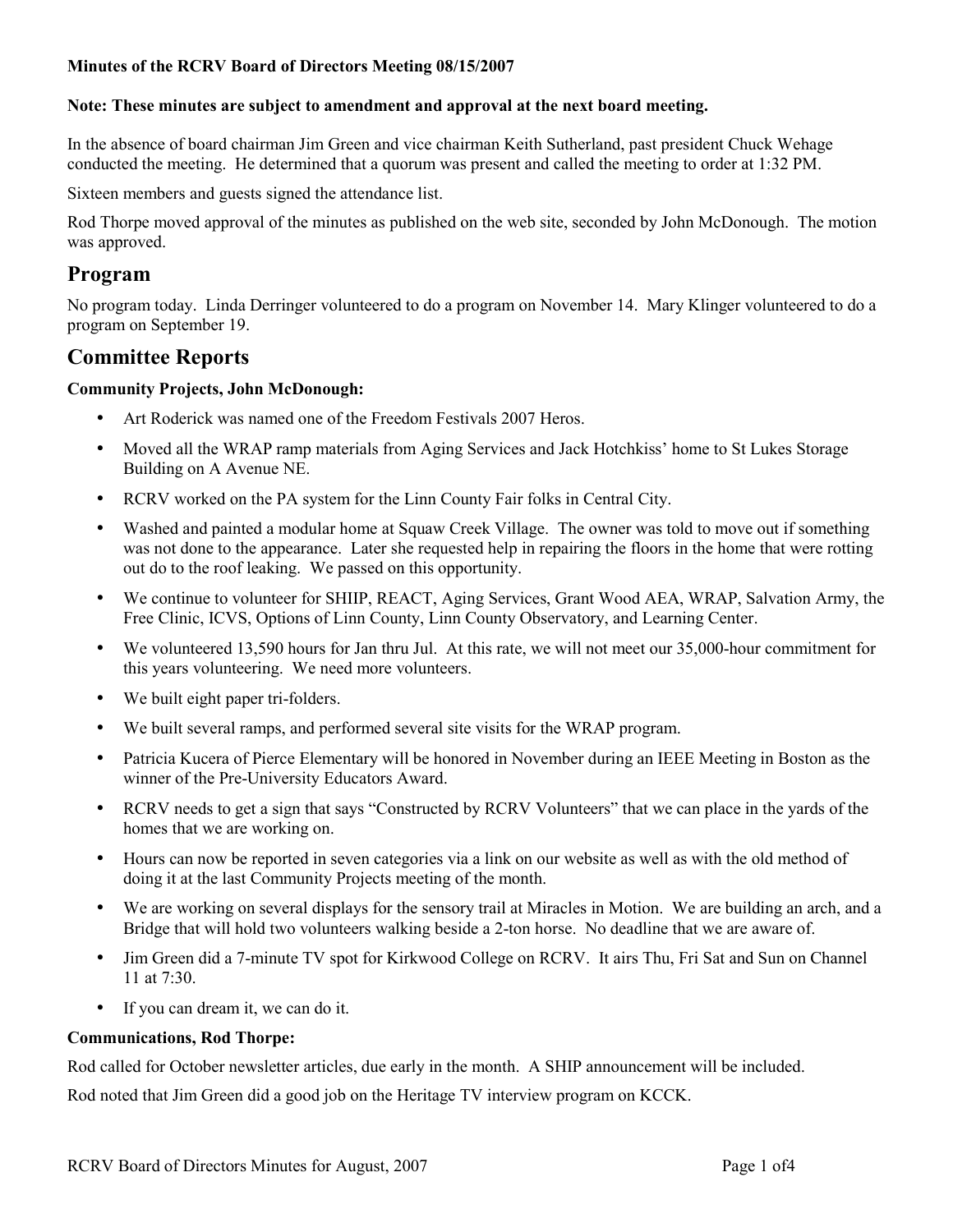## **Note: These minutes are subject to amendment and approval at the next board meeting.**

RSVP is goint to sponsor yard signs designed by Kathy Swanson for placing on RCRV jobsites. They were shown for comment at this meeting and will be shown at the 8/16 Community Projects meeting.

The Governors Awards program is scheduled October 22 at Lin Mar High School. RCRV will receive recognition for some items. RCRV will provide some of the ushers and monitors during the ceremony.

Rockwell Collins was asked to fund a new RCRV recruiting brochure. The request is being reviewed.

## **Data Base, Jim Klein:**

The database has been updated for the new retiree list (for the months of January – April) from Rockwell Collins. The database has also been updated based on the obituaries from Wilma Shadle and for the changes requested by the messages left on the RCRV voice mail.

The address changes from the July newsletter mailing have not been made yet. Due to schedule and travel conflicts, these changes will not be made until late August or early September.

# **Recruiting and Retention, Pete Jurgens:**

No report

# **Rockwell Collins, Cindy Dietz:**

No report.

# **Agency Reports**

# **Aging Services, Carol Luth:**

Aging Services will be hosting a Vision Enhancement Center open house September 26 from 12:00 to 6:00 PM. Discounts will be offered on CCTV reading machines and on amplified phones. There will be opportunities to try out scanning machines, computer enlargement programs, and other equipment.

Theresa Robinson is now working 10 hours per week as intake coordinator for WRAP.

# **Correctional Services, Heidi Soethout:**

The following written report was submitted by Email following the Board meeting.

#### Volunteer Assistance Program

The moratorium on volunteer opportunities in Linn County is still in place due to agency re-organization.

#### Community Service Program

Group projects take place occasionally based on staff availability. One-on-one placements with local non-profits and governmental agencies take place regularly.

### Polish Delegation

Hosted 15 Polish dignitaries interested in community based corrections during the week of July 9th. We had a great time sharing and learning from each other.

### **Four Oaks Bridge, Carol Kalous:**

No report.

### **Grant Wood AEA, Ann Griffin:**

No report.

# **Heart of Iowa, Myrna Loehrlein:**

The application for a level–two rating by the Iowa Quality Rating System reported last month has been approved. Heart of Iowa is now a Two–Star facility and is proud of it.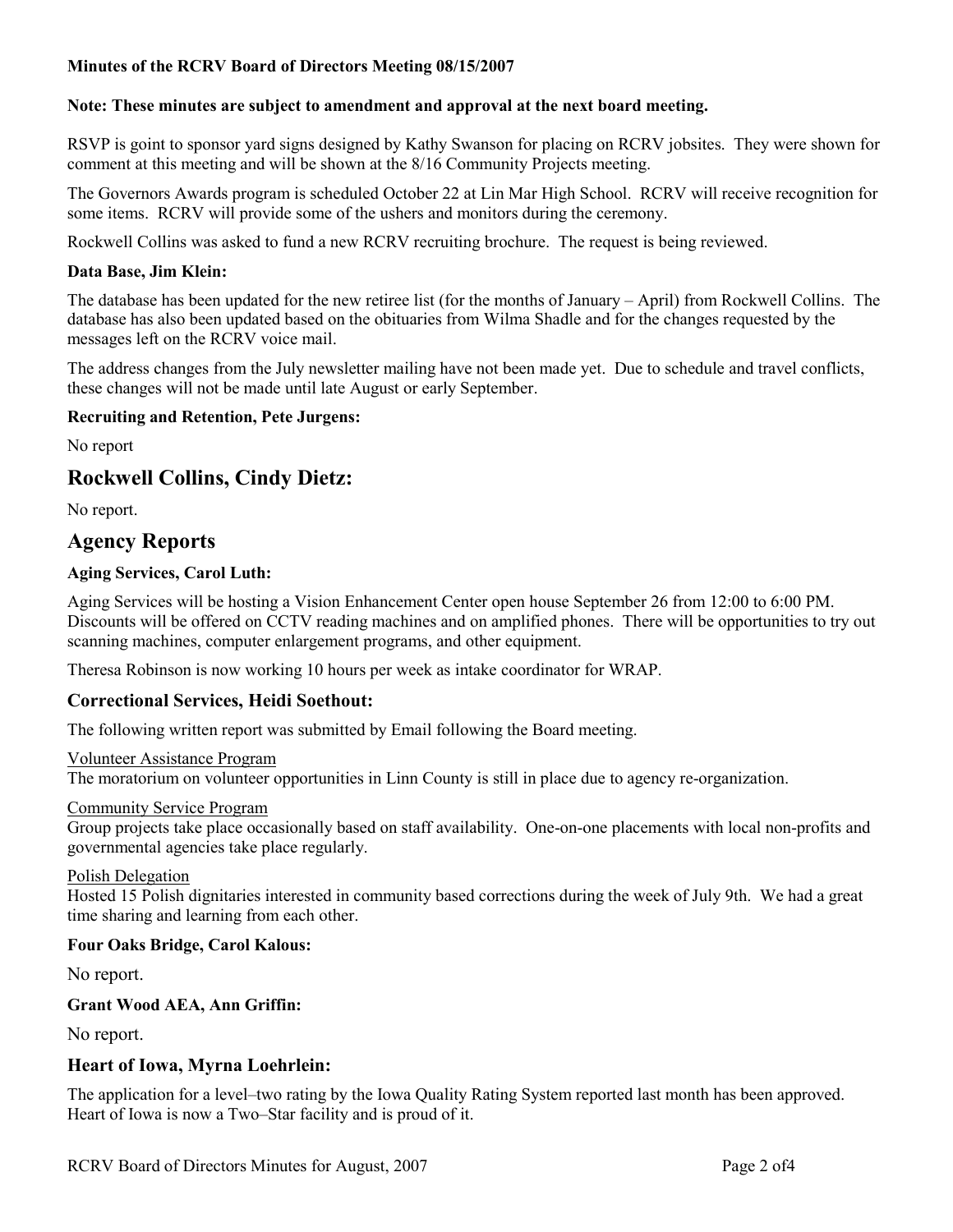## **Note: These minutes are subject to amendment and approval at the next board meeting.**

The childcare capacity limitations reported last month have intensified to the point that clients with children being excluded. Heart of Iowa is now looking at the possibility of finding childcare resources off site.

Numerous successful field trips were completed without incident this summer.

The current Heart of Iowa director is resigning effective September 7.

# **Heritage Agency on Aging, Linda Dearinger:**

Senior Leadership Institute—currently there are 14 people signed up for the sessions.

Elder Abuse Conference—September 26. Triad members—including several from RCRV—are volunteering and will attend the conference at no charge. There are a limited number of scholarships available for seniors. We could use a few more volunteers.

Medicare Part D—room 100 is reserved on several days in October for presentations. Pete Jurgens, Bob King, Alan Maas, and I will be presenters. Getting the Rockwell Collins decision on next year's retiree insurance offering is crucial to organizing the presentations.

Computer labs are reserved at KTOS for several times in beginning November 16 and ending on December 18 for enrollment events including one evening session.

# **Hospice of Mercy, Sara Case:**

No report.

# **Jane Boy Community House, Karl Cassell:**

No report.

## **New Horizons, Mark Beason:**

No report.

### **Options of Linn County, Wayne Clayton:**

Our director recently gave a presentation for the county board of supervisors and other department heads. The talk focused on how we serve our consumers and featured a couple of devices designed by RCRV. It is good to know we enjoy such support for these job adaptations throughout Options and that people are very appreciative of RCRV's efforts.

### **REACT, Barb Klawiter:**

No report.

### **Red Cross, Joan Schaffer:**

Joan turned numerous obituaries received from Wilma Shadle over to Bill Ellis for the data base committee.

Joan handed out copies of the current Red Cross newsletter. In her lead article, Grant Wood chapter CEO Angela Schmucker announced initiatives to combine some infrastructure with the Hawkeye chapter in Waterloo. These will include fundraising, service delivery, partnership opportunities, and enhanced visibility.

New training sessions are being programmed for this fall. The schedule is available at the Red Cross office.

In a conscious policy shift, the Red Cross has become more active in sending crews to disaster sites early before full scope of damage and distress in known.

Joan is new director for recruitment, and may include RCRV through RSVP in recruiting activities.